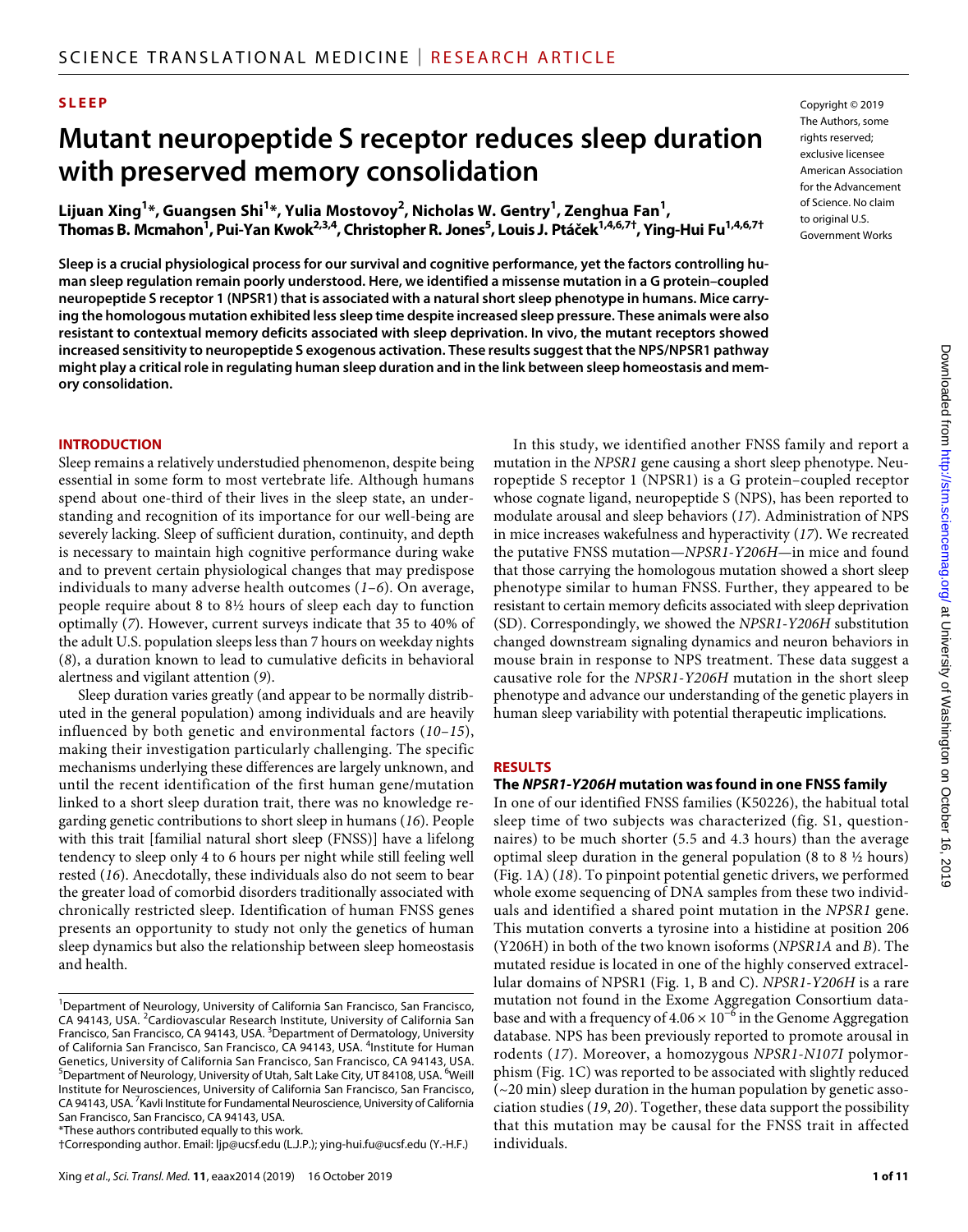

**Fig. 1.** *NPSR1-Y206H* **mutation was identified in a natural short sleep family.** (**A**) Pedigree of the family (K50226) carrying the *NPSR1* mutation. The self-reported total sleep time per 24-hour day of mutation carriers is indicated. (**B**) NPSR1-Y206H is localized to the extracellular domain between transmembrane domains 4 and 5 (TM4/5) and is highly conserved among vertebrate NPSR1 orthologs. (**C**) Schematic of the mutations (Y206H and N107I) in the extracellular loops of NPSR1.

#### *Npsr1-Y206H* **mice show increased mobile time**

Given the highly conserved protein sequence between mouse and human NPSR1 (fig. S2A), we generated an *Npsr1-Y206H* knock-in mouse model using CRISPR-Cas9. Endogenous *Npsr1* mRNA expression was comparable between wild-type (WT; *Npsr1*+/+) and mutant (*Npsr1*+/m) mice (fig. S2B). We first monitored the mobile time of WT and *Npsr1-Y206H* mice using infrared video recording (ANY-maze) (*21*). *Npsr1-Y206H* mice demonstrated more mobile time and greater traveled distance than WT during both light and dark phases (Fig. 2A and fig. S3A). The mutant mice displayed significantly reduced mobile episodes (*P* = 0.0005; fig. S3B), suggesting that they had more consolidated mobile periods.

#### *Npsr1-Y206H* **mice spend less time sleeping**

To study sleep architecture, we next monitored WT and *Npsr1-Y206H* mice with electroencephalogram/electromyogram (EEG/EMG) recordings. Consistent with the ANY-maze results, *Npsr1-Y206H* mice exhibited a reduced total sleep time of 71 min compared to WT (*P* < 0.0001; Fig. 2B and fig. S3C). This difference remained statistically significant when assessed individually in both the light (*P* = 0.003) and dark phases (*P* = 0.0018; Fig. 2B). EEG data indicated that a reduction in non–rapid eye movement (NREM) sleep in mutants was the primary contributor to the short-sleep phenotype in both the light and dark phases, with the most pronounced change in the dark phase (Fig. 2, C and E). *Npsr1-Y206H* mice also showed significantly reduced rapid eye movement (REM) sleep during the dark phase ( $P = 0.0084$ ; Fig. 2, D and E). We also examined the sleep phenotype of *Npsr1* knockout (KO; *Npsr1*−/−) mice. No difference in mobile time or sleep duration was detected in WT versus KO littermates (fig. S3, D and E). Together, these results suggest that the *NPSR1-Y206H* mutation is likely the genetic cause of natural short sleep behavior in both mouse and human mutation carriers.

Consistent with the reduced mobile episodes in the ANY-maze assay, *Npsr1-Y206H* mice showed a significant reduction in wake bouts during the dark period (*P* = 0.0056) and an increase of episode duration during both the light (*P* = 0.0028) and dark phases

(*P* = 0.0132) (fig. S4, A and B). *Npsr1-Y206H* mice also showed fewer episodes of NREM/REM sleep than WT (fig. S4, C and E), whereas the mean duration of each NREM/REM episode was unchanged (fig. S4, D and F). Together, these results suggest that the *NPSR1-Y206H* mutation contributes to shorter sleep duration through a combination of longer average wake-bout length with lower wake-bout number and reduced number of REM/NREM bouts with unchanged bout length.

#### *Npsr1-Y206H* **mice sustain higher sleep pressure**

Sleep pressure in mammals increases concomitantly with wake time. Spectral analysis of EEG showed an increase in the delta range (1 to 4 Hz) power during NREM sleep in *Npsr1-Y206H* mice (fig. S5A), a feature classically associated with increased sleep need. We next compared EEG delta power during NREM sleep across the light-dark cycle between mutant and control mice. During the dark phase, *Npsr1*-*Y206H* mice accumulated higher delta power than WT, possibly the result of increased wake time, which dissipates during the light phase (Fig. 2F). This result indicates that *Npsr1-Y206H* mice, although having reduced sleep time, can sustain higher sleep pressure.

Recently, quantitative phosphoproteomic analysis was performed in sleep-deprived WT mice and the *Sleepy* mutant mouse models. High sleep pressure was found to be associated with induction of cumulative phosphorylation of the brain proteome that dissipated during sleep (*22*). We measured expression of these proteins, called sleep-need-index phosphoproteins (SNIPPs), in mutant and WT *NPSR1* mice as a correlate metric for sleep pressure. Phosphorylation of the SNIPPs EF2 and synapsin-1 was consistently increased in *Npsr1-Y206H* mice at ZT2 and ZT22 but not at ZT11 when sleep pressure is lowest (fig. S5, B and C). These molecular data are consistent with the *Npsr1-Y206H* mutant animals exhibiting increased sleep pressure in the early light and late dark phases (Fig. 2F).

## *Npsr1-Y206H* **mice have normal recovery sleep after SD**

To further characterize these mice, we examined their sleep features under high sleep pressure by subjecting them to 6-hour SD (ZT0–6). As expected, *Npsr1-Y206H* mice displayed greater delta power than WT mice in the first hour after SD (Fig. 3A). Phosphorylation of EF2 and synapsin-1 was also consistently increased in *Npsr1-Y206H* mice after SD (fig. S6, A and B). Similar to what was observed without SD, *Npsr1-Y206H* mice displayed higher delta power than WT mice during the late dark phase. In addition, *Npsr1-Y206H* mice exhibited significantly reduced sleep  $(P = 0.0013)$  [REM  $(P = 0.0028)$  and NREM  $(P = 0.0016)$ ] time accompanied with increased sleep pressure in the dark period immediately after SD (Fig. 3, B to D). The mutant mice showed comparable sleep gain with WT after SD (Fig. 3E), indicating that *Npsr1-Y206H* mice have a sleep rebound process that is similar to WT. Collectively, our results suggest that *NPSR1- Y206H* mutation promotes wakefulness in the presence of high sleep pressure.

#### *Npsr1-Y206H* **mice show increased phospho–cAMP response element–binding protein in the brain**

NPSR1 is a receptor coupled to both  $G_s$  and  $G_q$  signaling and widely expressed in mammalian brain (*23*, *24*). To determine whether the Y206H mutation alters the physiological function of NPSR1, we used brain lysates to quantify phospho–cAMP response element– binding protein (CREB)—a common downstream effector of both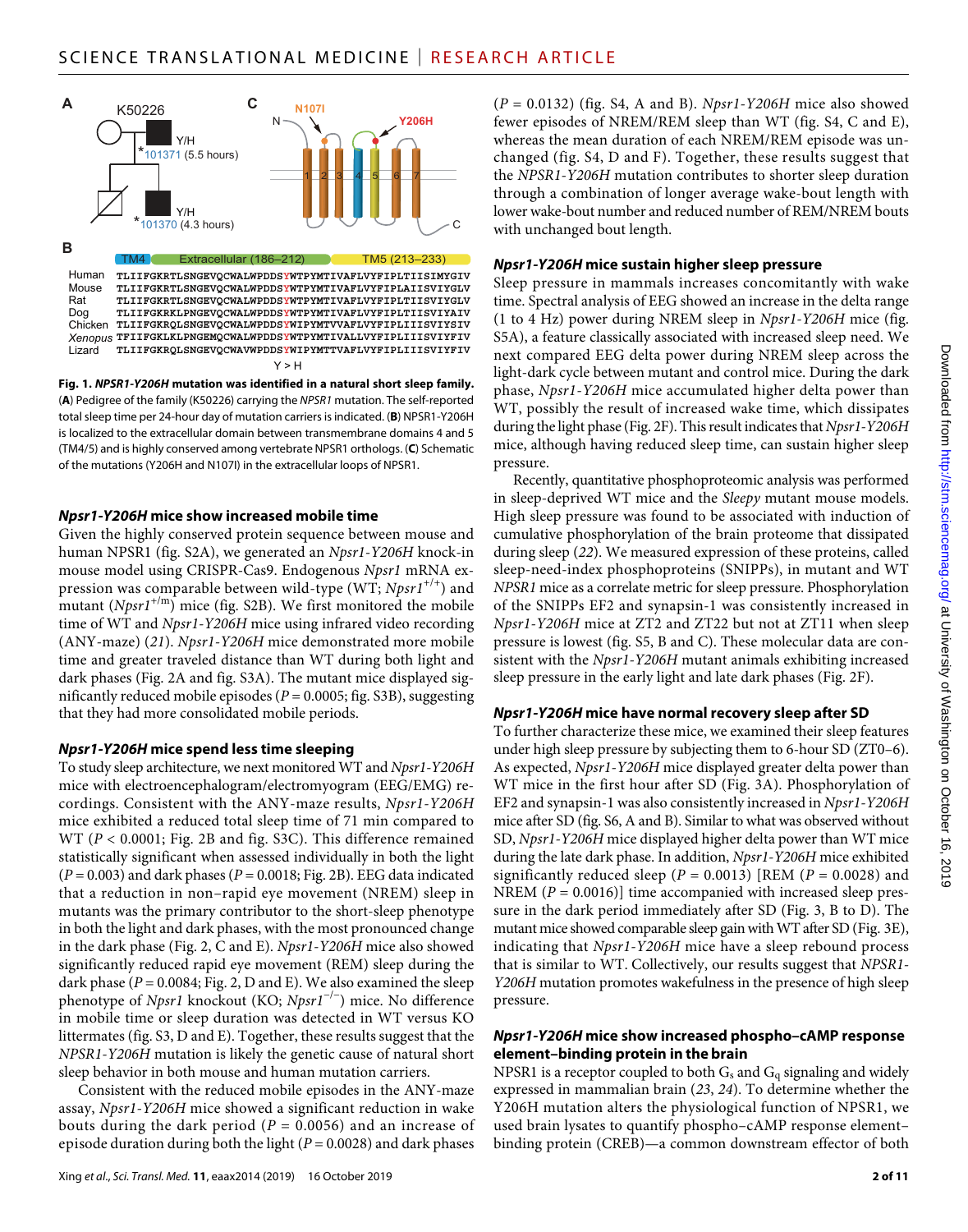

**Fig. 2.** *Npsr1-Y206H* **mice demonstrate reduced sleep time.** (**A**) Mouse movement was tracked by ANY-maze under LD 12:12. Total mobile time in 24 hours, light phase, and dark phase were calculated in *Npsr1<sup>+/+</sup>* (*n* = 19) and *Npsr1<sup>+/m</sup>* (*n* = 15) mice. (**B** to **D**) Total sleep (B), NREM sleep (C), and REM sleep (D) time within 24 hours, light phase, and dark phase measured by EEG/EMG were calculated in *Npsr1<sup>+/+</sup> (n* = 14) and *Npsr1<sup>+/m</sup> (n* = 12) mice. (**E**) NREM and REM sleep time were plotted hourly over 24 hours in *Npsr1*+/+ (*n* = 14) and *Npsr1*+/m (*n* = 12) mice. (**F**) NREM sleep delta power normalized to the average value during ZT9–12 was plotted hourly in *Npsr1*+/+ (*n* = 14) and *Npsr1*+/m (*n* = 12) mice over 24 hours. \**P* < 0.05, \*\**P* < 0.01, \*\*\**P* < 0.001, and \*\*\*\**P* < 0.0001, two-tailed Student's *t* test (A to D); two-way repeated-measures (RM) ANOVA, post hoc Sidak's multiple comparisons test (E and F). Data are mean ± SEM.

the Gs and Gq pathways (*25*). Increased phospho-CREB was observed in the cortex of *Npsr1-Y206H* mice at ZT2 and ZT22 (Fig. 4, A and B). To validate the putative activity of NPS on phospho-CREB, we then performed intracerebroventricular injection of NPS. Different concentrations of NPS were injected at ZT11, when phospho-CREB is comparable between WT and mutant mice. A dose-dependent increase of phospho-CREB was observed in WT mice after NPS injection, which was completely blocked by NPSR1 antagonist SHA 68 (Fig. 4, C to E) (*26*, *27*). The increase of phospho-CREB was further enhanced in *Npsr1-Y206H* mice (Fig. 4, C and D). No effect was observed in *Npsr1* KO mice (Fig. 4F), confirming NPS signaling is specific to NPSR1. These results revealed that NPS induces phospho-CREB in the mouse cortex, which was augmented in mutant mice, suggesting that mutant protein is likely to be more active in vivo.

#### **Neurons from** *Npsr1-Y206H* mice are hypersensitive to NPS

Because NPS/NPSR1 signaling was reported to trigger calcium mobilization in neurons (*28*), we performed single-cell calcium imaging on acutely isolated brain slices prepared from WT and mutant mice

found to induce NREM-wake transitions (*29*), and *Npsr1* mRNA is highly expressed in this area (*24*). We thus analyzed calcium signaling in this region (Fig. 5B), categorizing NPS responsive cells into four distinct groups based on their GCaMP signal response pattern after NPS treatment (Fig. 5C). The proportion of cells in all groups was lower in brain slices from *Npsr1* KO mice (Fig. 5D), indicating that the GCaMP signals monitored here were primarily mediated by the NPS/NPSR1 pathway. In the mutant brain slices, there was a significantly  $(P < 0.0001)$  higher ratio of cells with a group 2 (fast and long lasting) type activation response to NPS (Fig. 5D). We also compared the calcium response of the neurons in the lateral hypothalamus (LH), which is another well-defined sleep-regulating center in the brain. There is no difference between WT and KO slices in all the groups, suggesting that NPS at this dose is not sufficient to initiate the NPSR1-dependent calcium response in the WT cells (fig. S7). This is probably due to the relatively lower expression of NPSR1 in this region compared with that of CMT (*24*). Nonetheless, the percentage of cells in group 2 is higher in the mutant slices,

(Fig. 5A). Neurons in the centromedial thalamus (CMT) have been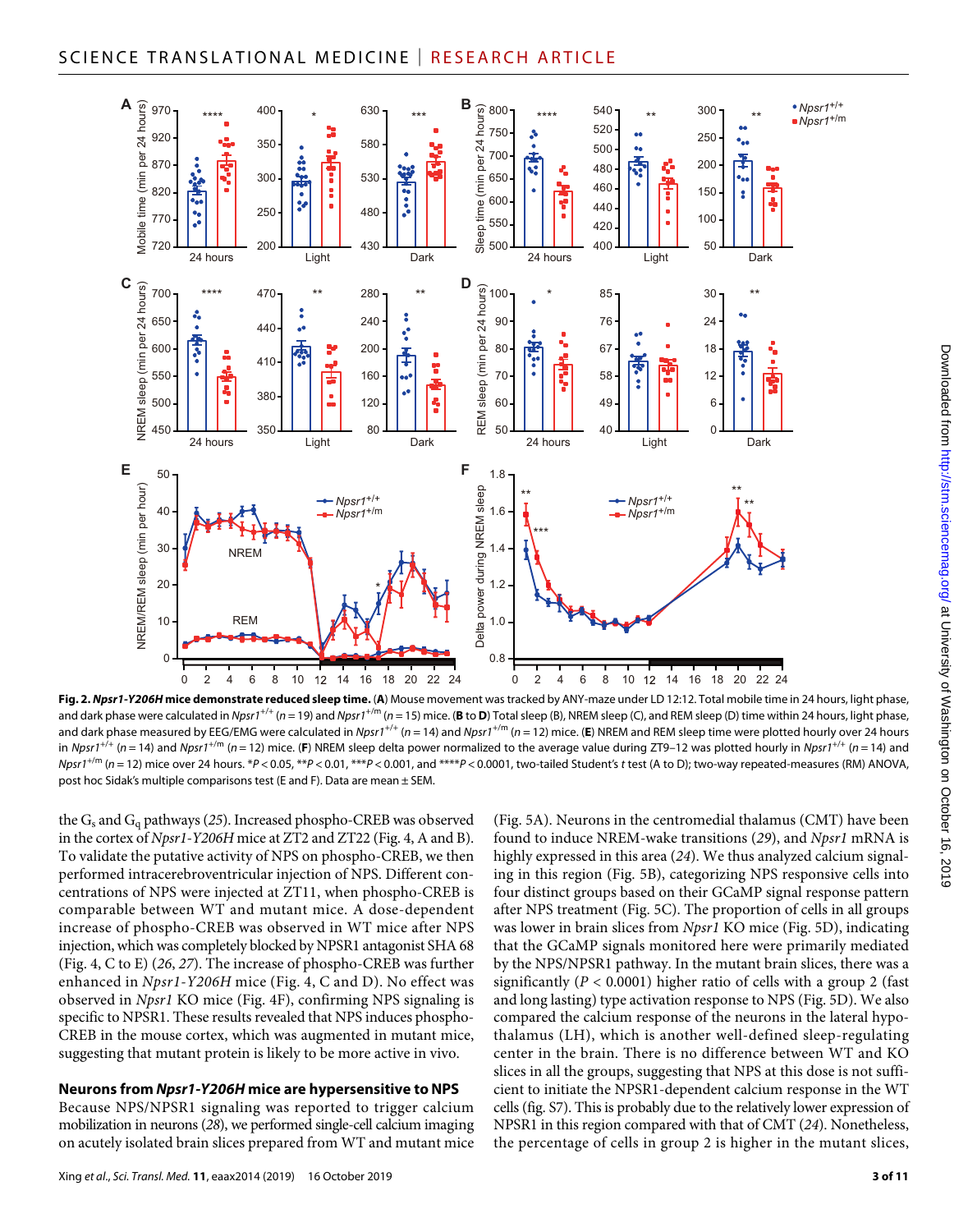# SCIENCE TRANSLATIONAL MEDICINE | RESEARCH ARTICLE



**Fig. 3.** *Npsr1-Y206H* **mice have normal recovery sleep after SD.** (**A**) NREM sleep delta power after SD (ZT0–6) normalized to the average NREM delta power during ZT9–12 of the baseline recording was plotted every hour in *Npsr1<sup>+/+</sup>* (*n* = 14) and *Npsr1*+/m (*n* = 12) mice for 18 hours. (**B** to **D**) Total (B), NREM (C), and REM (D) sleep were calculated during indicated time periods for *Npsr1*+/+ (*n* = 14) and *Npsr1*+/m (*n* = 12) mice after 6 hours of SD (ZT0–6). (**E**) Cumulative NREM and REM sleep loss and gain compared with baseline conditions for the SD experiment in  $Npsr1^{+/+}$  ( $n = 14$ ) and  $Npsr1^{+/m}$  ( $n = 12$ ) mice. \**P* < 0.05, \*\**P* < 0.01, and \*\*\**P* < 0.001, two-tailed Student's *t* test (B to D, left); two-way RM ANOVA, post hoc Sidak's multiple comparisons test [A, B to D (right), and E]. Data are means  $\pm$  SEM.

suggesting that the mutant cells have lower threshold for NPS response (fig. S7). Together, these results further support the conclusion that mutant receptors are more active in vivo.

#### **Contextual memory of** *Npsr1-Y206H* **mice is more resilient to sleep loss**

Accumulated sleep pressure caused by prolonged wakefulness can impair cognitive function (*6*, *30*, *31*). However, the cognitive performance of human FNSS subjects seemed unimpaired despite long-term reduced sleep duration (*32*). To see whether this phenomenon can be replicated in the *Npsr1-Y206H* mice, we subjected them to the contextual fear conditioning test, a memory-based assay known to be sensitive to sleep loss (*33*, *34*). WT and *Npsr1-Y206H* mice were trained during either the early light phase (ZT3–4) (Fig. 6A) or the late dark phase (ZT23–24) (Fig. 6B) followed by testing at 24 and 48 hours after training. These time windows were chosen because SD needs to be carried out during the sleep (light) phase, and the changes of phospho-CREB and sleep pressure were most prominent at these two time windows. *Npsr1-Y206H* mice had similar performance as WT on both days 1 and 2 despite having less overall sleep time and a higher sleep pressure (Figs. 2, B and F, and 6). We subjected another group of mice to 6-hour SD immediately after training (Fig. 6, A and B), which has been shown to impair memory consolidation (*33*, *34*). WT mice showed significantly reduced freezing time  $(P = 0.0179)$ , ZT3; *P* = 0.0488, ZT23) on day 1, indicating impaired memory consolidation. *Npsr1-Y206H* mice exhibited no loss of freezing time upon testing on day 1 after SD, suggesting that contextual memory of mutant mice is more resistant to sleep loss. The mutant mice exhibited similar freezing times with WT mice on day 2, implying a preserved extinction process of contextual memory.

#### **DISCUSSION**

The physiological function of the NPS/NPSR1 pathway was first deciphered in 2004 (*17*). Although NPS/NPSR1 signaling was shown to have strong wake-promoting effects, most of the findings were derived from studies of rodents, and limited data are available about its effect on human sleep regulation. Initially found to be linked to an increased suscepti-

bility for asthma (*35*), the homozygous *NPSR1-N107I* polymorphism in the human population was also reported to be associated with slightly reduced  $(\sim 20 \text{ min})$  sleep duration by genetic association studies (*19*, *20*), although there was no effort made to understand if/how this polymorphism was causative of the association (or just genetically linked to it). The fact that *NPSR1-Y206H* mutant mice have reduced sleep and that *Npsr1* KO mice have no sleep phenotype supports *NPSR1-Y206H* as a gain-of-function mutation. Similarly, the *NPSR1-N107I* is also a hyperactive form (gain of function) in cultured cells (*23*). Both Y206 and N107 residues are located at the extracellular domains, implying that these mutations may increase ligand affinity or agonist efficacy rather than produce more constitutively active forms of receptor. Y206H differs from the N107I polymorphism in several ways. First, the incidence of Y206H  $(4.06 \times 10^{-6})$  is much lower than that of N107I (~0.45, [http://exac.](http://exac.broadinstitute.org) [broadinstitute.org\)](http://exac.broadinstitute.org) in the population. Second, heterozygous Y206H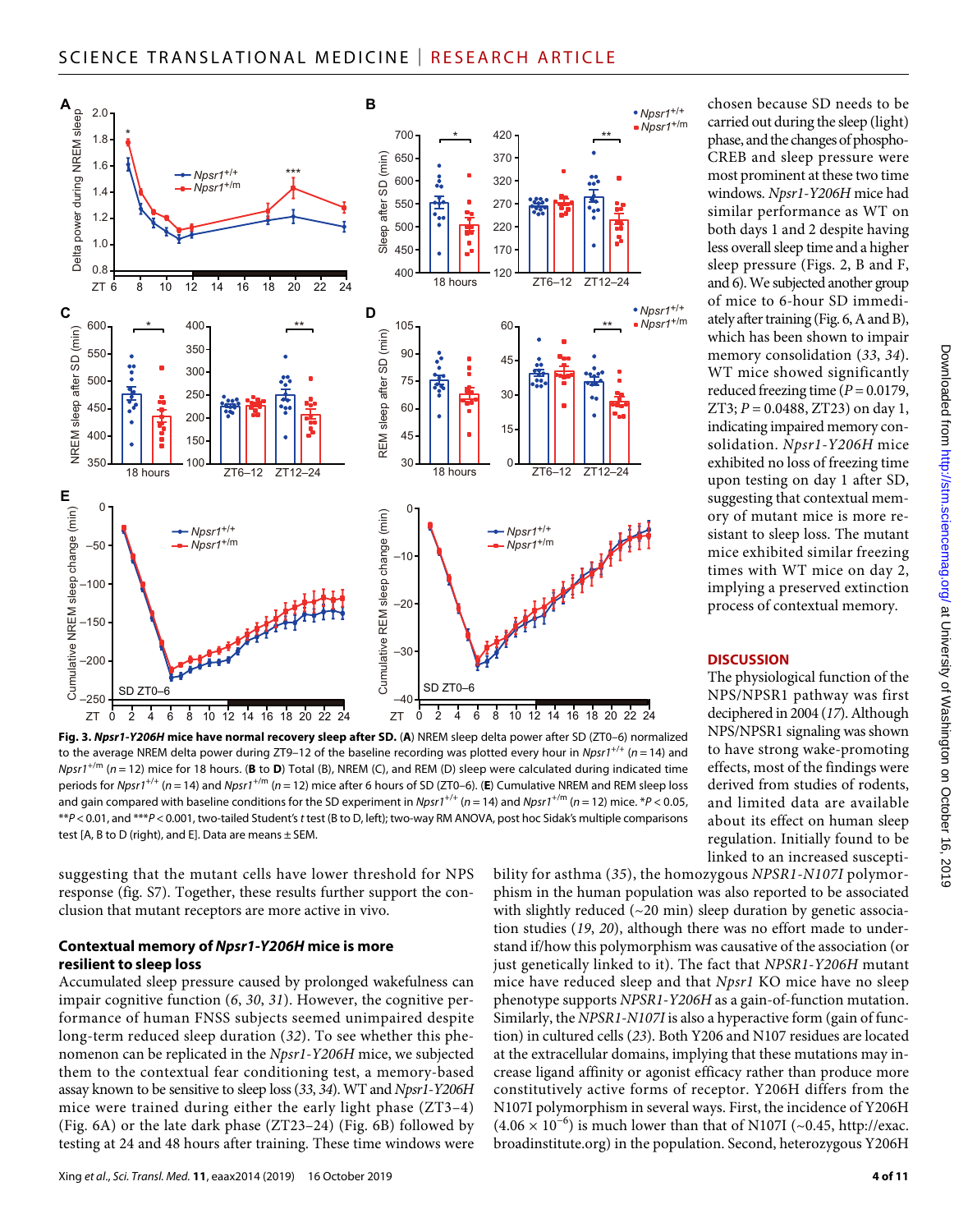

**Fig. 4. Mutant NPSR1 is more active in vivo.** (**A**) p-CREB immunoblots for brain lysates collected at indicated time points from *Npsr1*+/+ and *Npsr1*+/m mice. (**B**) Quantified results of (A) from *Npsr1*+/+ (ZT2, *n* = 4; ZT11, *n* = 5; ZT22, *n* = 4) and *Npsr1*+/m mice (ZT2, *n* = 4; ZT11, *n* = 5; ZT22, *n* = 3). (**C**) Immunoblots for brain lysates collected at ZT11 from *Npsr1* +/+ and *Npsr1*+/m mice after different doses of NPS. (**D**) Quantified results of (C) from *Npsr1*+/+ (saline, *n* = 4; 0.1 nmol NPS, *n*=3; 1 nmol NPS, *n*=4) and *Npsr1*+/m mice (saline, *n*=4; 0.1 nmol NPS, *n*=3; 1 nmol NPS, *n*=3). (**E**) Western blot of p-CREB expression in WT brain lysates collected at ZT11 after SHA 68 (intraperitoneal) and/or NPS (intracerebroventricular) injection. Group sizes: Veh/SHA 68 (50 mg/kg) and saline, *n* = 3; Veh/SHA 68 (50 mg/kg) and NPS (1 nmol), *n* = 4. (**F**) Immunoblots for brain lysates collected at ZT11 from *Npsr1*−/− mice after saline (*n* = 4) or 1 nmol NPS injection (*n* = 4). Quantified results are shown in panels on the right. \**P* < 0.05, \*\*\**P* < 0.001, and \*\*\*\**P* < 0.0001, ns, not significant. Two-way ANOVA, Sidak's multiple comparisons test (B and D). One-way ANOVA, Dunnett's multiple comparisons test (E). Two-tailed Student's *t* test (F). Data are means ± SEM.

human carriers (>2 hours shorter sleep) have a much stronger sleep phenotype than homozygous N107I (~20 min shorter sleep) carriers (heterozygous N107I human carriers do not show sleep duration difference). Third, the Y206 residue of NPSR1 is well conserved in vertebrates, whereas the corresponding 107 residues in most vertebrates including mouse are Ile. All these features of the Y206H mutation support its causative role for FNSS and, thus, strengthen the important role of NPS/NPSR1 in modulating sleep duration. *Npsr1-Y206H* mice displayed more wakefulness in the presence of higher sleep pressure. Considering the wake-promoting function of NPS/NPSR1 (*17*) and our finding that *Npsr1-Y206H* is a gain-offunction mutation, we propose that the short sleep phenotype of

these FNSS subjects based on our assessments of the human subjects and the learning and memory assays done in the mice. In our growing clinical database of FNSS, we have observed that FNSS subjects are healthy, energetic, optimistic, with high pain threshold, and do not seem to suffer from adverse effects of chronic restricted sleep. It is possible that there is a mechanism in these FNSS human and mice compensating for the negative effects normally caused by sleep loss. Alternatively, these FNSS humans and mice are impervious to the negative effects caused by sleep loss. Further studies are needed to distinguish these possibilities. NPS has been reported to facilitate learning and memory (*38*, *39*) and elicit anxiolytic (*17*) and antinociceptive effects (*40*, *41*). It is possible that *NPSR1-Y206H*

human FNSS or *Npsr1-Y206H* mice results from strong induction of arousal. This hypothesis is consistent with the highly energetic behavioral traits observed in human FNSS, despite lifelong short sleep.

*Npsr1* is widely expressed in the brain, and our results indicate hypersensitivity of mutant NPSR1 to NPS in two separate regions that were tested. Together, these results suggest that the wakepromoting phenotype in *Npsr1-Y206H* mice is likely mediated by the hyperactivity of mutant NPSR1 in sleep-wake– regulating nuclei including (but not limited to) CMT and LH. High expressions of both *Npsr1* and NPS were detected in the paraventricular thalamus, which was recently shown to be critical for wakefulness (*36*). Moreover, moderate expression of *Npsr1* was found in some nuclei of basal forebrain regions, another known sleep regulatory area. Further in-depth investigation is needed to determine all the loci participating in NPS/NPSR-mediated sleep regulation.

Chronic partial SD or restricted sleep often results in severe behavioral, physiological, psychiatric, and cognitive disorders, including fatigue, lapses in behavioral alertness, increased risk of obesity and diabetes, adverse cardiometabolic outcomes, depression, and deficits in cognitive performance (*1*, *37*). Studies of healthy adults showed that restriction of sleep time to 4 or 6 hours per night over 14 consecutive days would result in cumulative, dose-dependent deficits in performance on all cognitive tasks (*30*). Humans with *NPSR1-Y206H* and the mutant mouse model have a lifelong reduction in daily sleep time (resembling restricted sleep for regular sleepers) accompanied by higher sleep pressure demonstrated in mice. However, this type of chronic SD seems to be "benign" and has no obvious detrimental effects to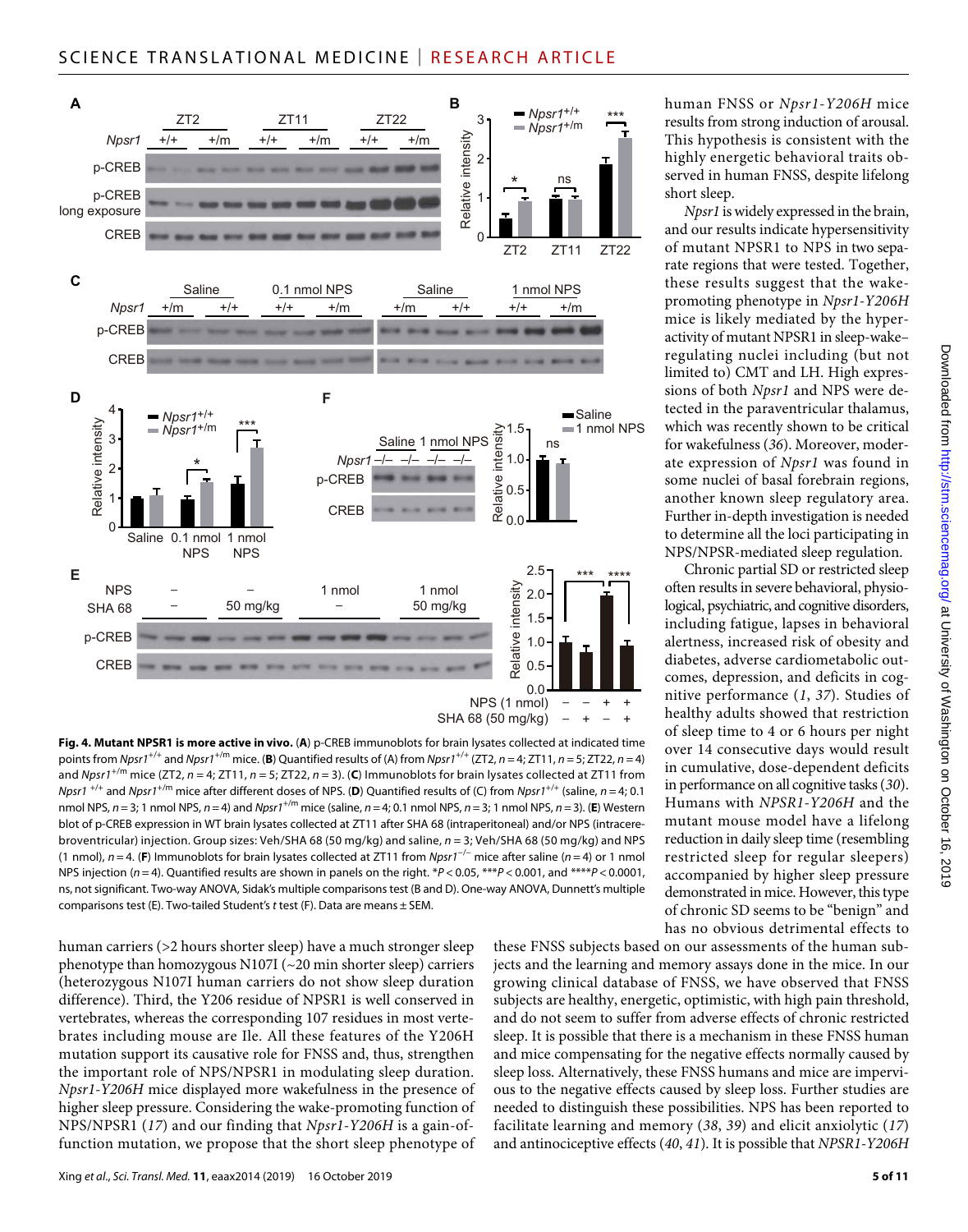

**Fig. 5. Calcium imaging of CMT neurons shows increased activity for one subtype in** *Npsr1***-***Y206H* **mice.** (**A**) Schematic of calcium imaging setup for recording the activity of CMT neurons in brain slices. (**B**) Schematic of anatomy for CMT. The injection/recorded area is marked with a pink circle. (**C**) Representative GCaMP fluorescence traces in different categories of cells that responded differentially to NPS treatment. Group 1, pulse activation; group 2, fast and long-lasting activation; group 3, fast activation and recovery; and group 4, inhibition. (**D**) Percentage of cells that show different types of response to NPS treatment in *Npsr1*+/+ (*n* = 8), *Npsr1*+/m (*n* = 7), and *Npsr1*−/− (*n* = 3) brain slices. \**P* < 0.05 and \*\*\*\* *P* < 0.0001; chi-square test (D). *n*, number of cells; *N*, number of animals.

is also responsible for at least some of the seemingly protective traits (in addition to short sleep behavior) for these human mutation carriers. Whether these protective traits are secondary to short and efficient sleep or independently regulated by NPS/NPSR1 signals warrants further investigation.

Although a wake-promoting function of NPS/NPSR1 has been demonstrated by central administration of NPS (*17*), studies from KO mice were inconclusive as the KO mice have a minimal (or controversial) sleep phenotype under baseline conditions depending on the mouse background (*42*–*45*). The lack of a sleep phenotype in KO studies does not necessarily undermine the importance of NPSR1 in sleep regulation. It is not uncommon that KO mutations give no obvious phenotype, whereas gain-of-function dominant mutants provide critical mechanistic insight (*46*). Identification of the *NPSR1-Y206H* mutation in FNSS subjects presents an opportunity to reveal the mechanism of sleep-regulation function by NPSR1.

The main limitation of this study was the difference between the human and mouse sleep patterns. Despite the highly conserved genomic sequences, humans and mice display different features in sleep behaviors. Humans spend most sleep time at night and almost no sleep time during the day, whereas mice sleep both in the light and dark phases, with about 70% sleep time in the light phase and 30% in the dark phase. Moreover, mouse sleep is more fragmented than human sleep and does not occur in a consolidated bout as it does in humans. These differences probably result from varied sleep regulatory mechanisms between human and mice, which may contribute to differed phenotypes caused by the same genetic mutation. This could at least partly explain the difference in sleep phenotype observed in *NPSR1* human mutation carriers (reduced by 2 to 4 hours during the rest phase) and *Npsr1-Y206H* mice (reduced sleep is mostly confined to the active phase for 1 hour).

The homology of NPSR1 across evolutionary time is less than that in many genes regulating critical biological processes such as cell cycle regulation or in cell excitability. The protein sequence identity of hNPSR1 to the following species is as follows: mouse (80%), dog (61%), *Xenopus* (51%), and zebrafish (20%). This fits with the differences mentioned above in sleep, even from human to mice. Thus, although there is much to learn from studies of sleep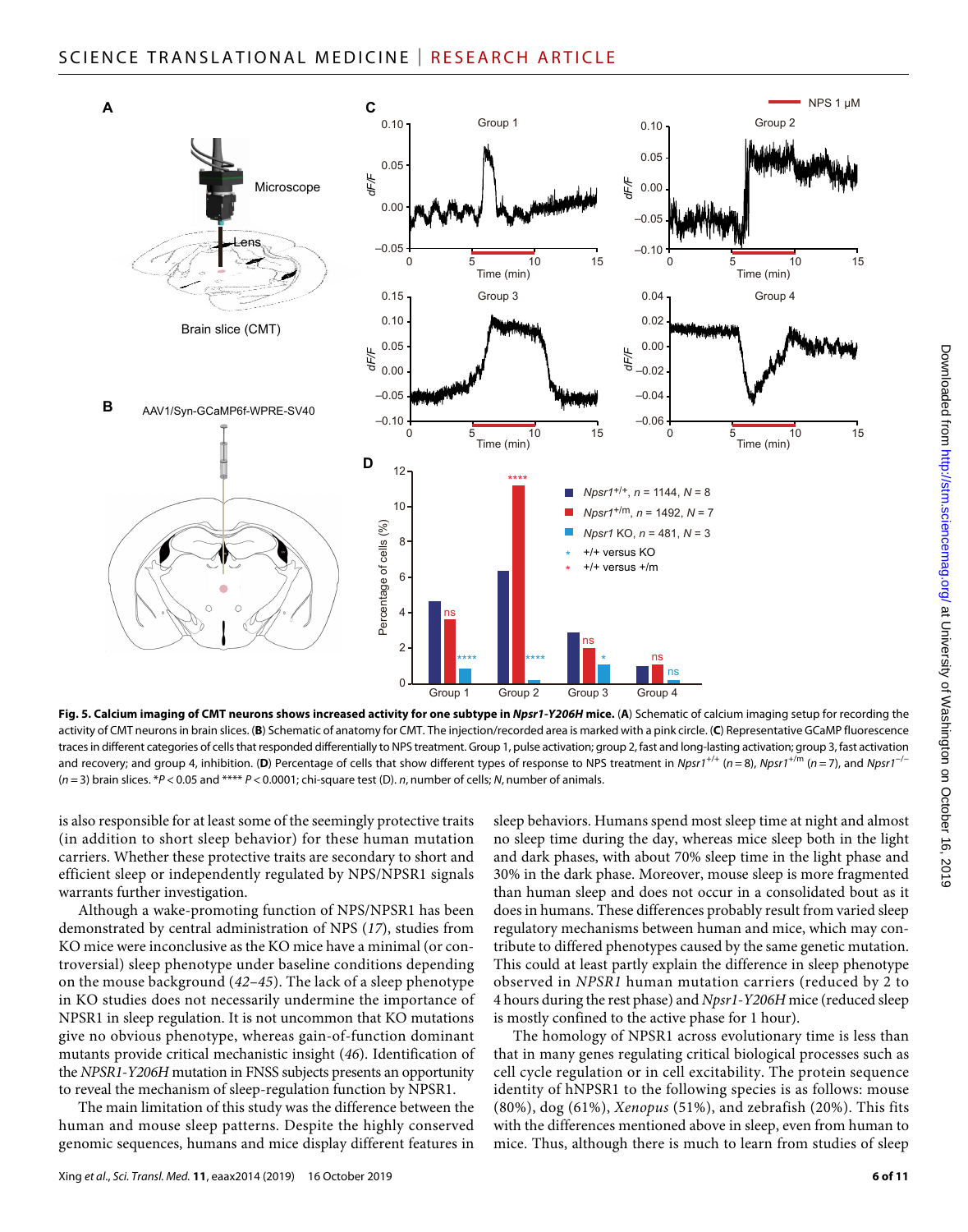

**Fig. 6. Contextual memory of** *Npsr1-Y206H* **mice is resistant to sleep loss.** (**A** and **B**) Mice were trained in contextual fear conditioning at the beginning of the light phase (A) or at the end of the dark phase (B). Freezing response in the trained context was tested 24 (day 1) and 48 (day 2) hours after training. Percentage of time freezing during the 5 min of the test without SD [A, *Npsr1*+/+ (*n* = 17) and *Npsr1*+/m (*n* = 12); B, *Npsr1*+/+ (*n* = 12) and *Npsr1*+/m (*n* = 11)] or with SD [A, *Npsr*<sup>+/+</sup> ( $n = 10$ ) and *Npsr*<sup>+/m</sup> ( $n = 10$ ); B, *Npsr*<sup>+/+</sup> ( $n = 10$ ) and *Npsr*<sup>+/m</sup> ( $n = 11$ )] is shown in box and whisker plots. \**P* < 0.05 and \*\*\* *P* < 0.001. One-way ANOVA multiple comparisons followed by Tukey's multiple comparisons test.

and sleep-like behavior in many model systems, it seems likely that there will also be interesting differences in sleep regulation in humans compared with other organisms. It will be important to better understand not only the similarities but also the differences in human sleep compared with other organisms.

In sum, we identified the *NPSR1-Y206H* mutation from the FNSS subjects. Mice carrying the mutation showed a similar phenotype to human FNSS. These data support a causal role of the *NPSR1-Y206H* mutation for the human short sleep phenotype. Thus, the NPS/NPSR1 pathway provides a potential therapeutic target to improve human sleep and treat sleep-related disorders.

#### **MATERIALS AND METHODS**

#### **Study design**

The objective of this study was to identify the genetic mutation that underlies the short sleep phenotype of FNSS individuals of kindred #50226. Exome sequencing was performed on DNA from two FNSS subjects. Contribution of the *NPSR1-Y206H* mutation to the short sleep phenotype was tested by generating *Npsr1-*Y206H knock-in mice using CRISPR-Cas9. Sleep phenotypes of mutant mice were examined with EEG and video recording. Molecular characterizations, including single-cell calcium imaging, were carried out to investigate the functional alterations of mutant NPSR1. To measure the effect of short sleep on the memory function of *Npsr1* mutant mice, WT and mutant mice were subjected to contextual fear condition tests with or without SD. Similar numbers of *Npsr1-Y206H* mutant and WT littermates were assigned to each group. The sample size in animal studies was determined on the basis of previous experience with similar animal studies. For each experiment, the sample size indicated in the figure legend reflects the number of independent biological replicates. The experimenters were blind to the genotype of the animals during behavioral tests, calcium imaging, NPS/SHA

Xing *et al*., *Sci. Transl. Med.* **11**, eaax2014 (2019) 16 October 2019

(C.R.J. and L.J.P.). Blood sample collection and DNA preparation were performed as previously described (*16*).

#### **Exome sequencing**

Whole exome sequencing was performed by Beijing Genomics Institute using the Ion Torrent platform, and variants were called using the Torrent Unified Variant Caller. For each family, Variant Tools (v2.5.0) (*47*) was used to create a variant database, which was annotated with family members' phenotypes, database for nonsynonymous SNPs' functional predictions (dbNSFP) (*48*), SNP effect (SnpEff ) (*49*), and allele frequencies from 1000 Genomes (*50*) and ExAC (*51*). Variants were selected as candidates using the following criteria: (i) They were heterozygous in affected family members and homozygous WT in unaffected family members; (ii) their allele frequency in both the 1000 Genomes and ExAC datasets was less than 0.001; (iii) they were potentially deleterious because they had a "high" predicted impact in SnpEff, or were called as "damaging" by Sorting Intolerant From Tolerant (SIFT) (*52*), or were categorized as either "probably damaging" or "possibly damaging" by HumDiv-trained PolyPhen-2 (*53*); and (iv) they did not belong to a gene with a high load of rare deleterious mutations. The latter criterion was evaluated on the basis of each gene's number of variants in the ExAC and 1000 Genomes datasets with minor allele frequency <0.001 and "moderate" or "high" SnpEff impact. Genes in the top 10% by this metric were excluded from consideration. For each family, candidates were selected for followup Sanger sequencing from among the filtered variants based on neuronal gene expression [\(genecards.org\)](http://genecards.org) and known gene function related to neuronal signaling.

#### **Generation of** *Npsr1-Y206H* **knock-in and KO mice**

*Npsr1-Y206H* knock-in mice were generated using a CRISPR-Cas9– mediated approach. Briefly, DNA template for single guide RNA (sgRNA) was amplified with primers containing the T7 promoter and the sgRNA-targeting sequences. Primer sequences are as follows: forward,

injection, protein sample preparation, and EEG scoring. We excluded only mice with unreadable EEG signals from the data analysis. Raw data are reported in data file S1.

#### **Nomenclature**

For humans—gene (*NPSR1*), protein (NPSR1). For mouse—gene (*Npsr1*), protein (NPSR1). +/+ refers to WT animals or unaffected human subjects, and +/m refers to heterozygous mutant animals or affected human subjects.

#### **Short sleeper characterization and identification of candidate gene**

Human research subjects for this study were voluntary participants. All human participants signed a consent form approved by the Institutional Review Boards at the University of Utah and the University of California, San Francisco (10- 03952). Self-reported habitual sleep-wake schedules were obtained during structured interviews by one of the authors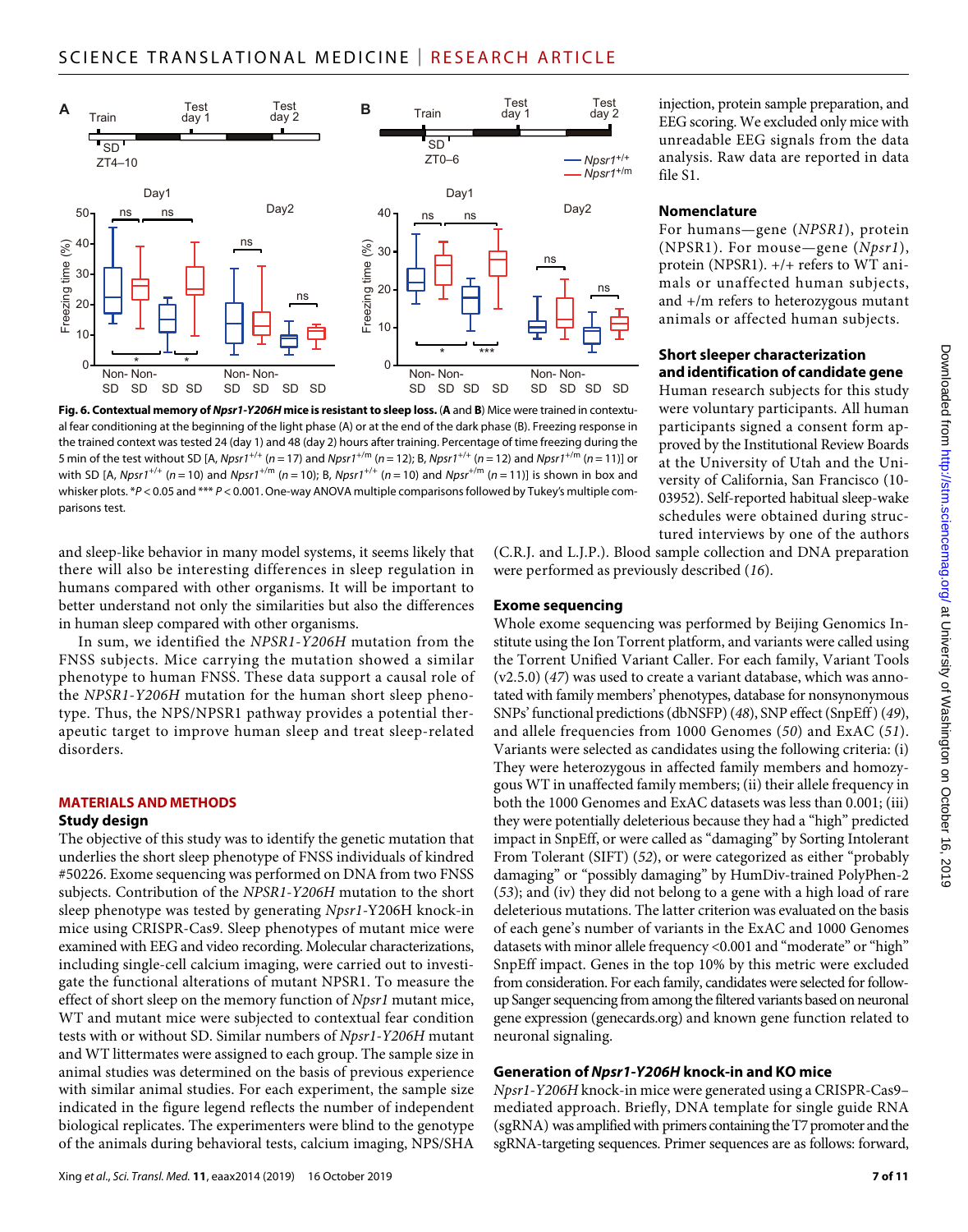′TTAATACGACTCACTATAGGAGCAATGAATA AGTGTG-CAAGTTTTAGAGCTAGAAATAGC′; reverse, ′AAAAGCACCGACTC-GGTGCC′. The sgRNA was then transcribed (MEGAshortscript T7 Kit, Life Technologies) and purified (MEGAclear Kit, Life Technologies) in ribonuclease-free water. The oligo DNA sequence for recombination is as follows: ′gtccagcccgtggcctctcacctgataattgccaagggaatgaagtacaccagaaaggcgac gatggtcatgtacggggtccagtgcgagtcatccggccacagtgcccagcactgcacctcaccattggaaagtgtccttttcccaaatatgatcagcgtgggaatggaga′.

Superovulated female C57BL/6J mice were mated to C57BL/6J stud males, and fertilized zygotes were collected from oviducts. Cas9 protein (50 ng/ml), sgRNA (20 ng/ml), and targeting oligo DNA (20 ng/ml) were mixed and injected into the pronucleus of fertilized zygotes. Injected zygotes were implanted into oviducts of pseudopregnant CD1 female mice. Founders were genotyped by polymerase chain reaction (PCR) and sequencing. Mice were then crossed with C57BL/6J mice for at least four generations to dilute out potential off-target affects. Two independent lines were chosen for experiments and gave similar results in all tests, demonstrating that the findings were not due to insertion affects. *Npsr1* KO mice were obtained as a by-product when generating the knock-in mice. Two founders were found missing the whole exon encoding Y206, which is predicted to cause frameshift from  $Glu^{160}$  (371 amino acids total).

#### **Animal studies**

All experimental animals were singly housed on a light-dark (LD) 12:12 cycle and given ad libitum access to food and water. Male mice were used for all behavioral experiments including ANY-maze, EEG, and fear conditioning tests. Mice were at least 8 weeks old at the time of surgery. Littermates were used for studies comparing WT and mutant mice. We noticed that mouse sleep behaviors were affected by light intensity. For the experiments that compared the sleep time and locomotor activity between WT and mutant mice, the light intensity of the room was strictly controlled between 80 and 100 lux.

All experimental protocols were approved by the University of California, San Francisco Institutional Animal Care and Use Committee following the NIH's *Guide for the Care and Use of Laboratory Animals*.

## **ANY-maze monitoring**

Mice were kept in individual cages with free access to food and water. Mice were monitored by infrared camera and tracked by an automatic video tracking system (RRID SCR\_014289, Stoelting). Mice were entrained to LD 12:12 for 1 week, and then locomotor activity was recorded for 3 to 4 days. Walking distance and mobile times were calculated using the ANY-maze software and data were averaged.

## **EEG/EMG implantation**

Four guide holes were made using a 23-gauge surgical needle placed epidurally over the frontal cortical area (1 mm anterior to bregma and 1 mm lateral to the midline) and over the parietal area (3 mm posterior to bregma and 2.5 mm lateral to midline). One ground screw and three screws with leads were placed into the skull through the holes. The screws with leads were then soldered onto a six-pin connector EEG/EMG headset (Pinnacle Technologies). For EMG recordings, EMG leads from the headset were placed into the neck muscle. The headset was then covered with black dental cement to form a solid cap atop the mouse's head. The incision was then closed with Vetbond (3M, Santa Cruz Biotech), and animals were given a subcutaneous injection of marcaine (0.05 mg/kg) before recovery on a heating pad. Behavioral experiments were conducted 3 weeks later to allow for sufficient recovery and for viral expression.

#### **EEG/EMG recording and scoring**

For EEG/EMG recording, mice were singly housed and habituated to the recording cable for 7 days in LD 12:12. Tethered preamplifiers were attached to the headset of the mice. The signals were relayed through commutators that allowed the animal to move freely. Data were acquired through the Sirenia software package (Pinnacle Technologies) (*54*).

Sleep was scored semiautomatically with the Sirenia Sleep Pro software in 10-s epochs for wakefulness, NREM, and REM sleep, and then subsequently hand scored by researchers blinded to genotype with the assistance of spectral analysis using fast Fourier transformation. In general, wakefulness was defined as desynchronized low-amplitude EEG and heightened tonic EMG activity with phasic bursts. NREM sleep was defined as synchronized, high-amplitude, low-frequency (0.5 to 4 Hz) EEG and substantially reduced EMG activity compared with wakefulness. REM sleep was defined as having a pronounced theta rhythm (4 to 9 Hz) with no EMG activity.

To examine sleep-wake behavior under baseline conditions, EEG/EMG signals were recorded and analyzed for the entire two consecutive days from the onset of the light phase. Sleep (NREM and REM sleep) time and power spectrum were averaged data from two consecutive days. For SD, mice were sleep deprived for 6 hours from the onset of the light phase by gently touching when they started to recline and lower their heads. Food and water were available. EEG/EMG signals were recorded and analyzed for the entire 18 hours after SD.

For spectral analysis, artifacts and state transition epochs were excluded. Relative NREM EEG power spectra were calculated at a 0.1-Hz resolution. Individual differences were normalized by expressing each frequency bin as a percentage of total EEG power over a 24-hour period for each mouse. As various behavioral states tend to have different EEG power—which could affect total power depending on each individual's relative time spent in each state—the relative contribution to total power of each state was weighted by the respective time spent in that state (*55*). The time course of delta power (1.0 to 4.0 Hz) in NREM sleep was computed as previously described (*22*, *55*–*57*). Change of NREM sleep delta power across the light-dark cycle was determined by the delta band of NREM sleep and normalized to the average NREM sleep delta power during ZT9–12 of the baseline recording day (*58*, *59*). In the dark phase, especially the early dark phase, NREM sleep is absent in some time points. As a result, delta power is not presented for every hour. Intervals were chosen so that every mouse had NREM sleep for the time point shown in the figure.

## **Stereotaxic viral injection**

Animals were anesthetized with 2% isoflurane and placed in a stereotaxic head frame on a heating pad. Opthalmic ointment was applied to the eyes to prevent drying. A midline incision was made down the scalp, and a craniotomy was made using a dental drill. A 10-µl NanoFil Hamilton syringe (WPI) with a pulled glass needle was used to infuse virus with a microsyringe pump (UMP3; WPI)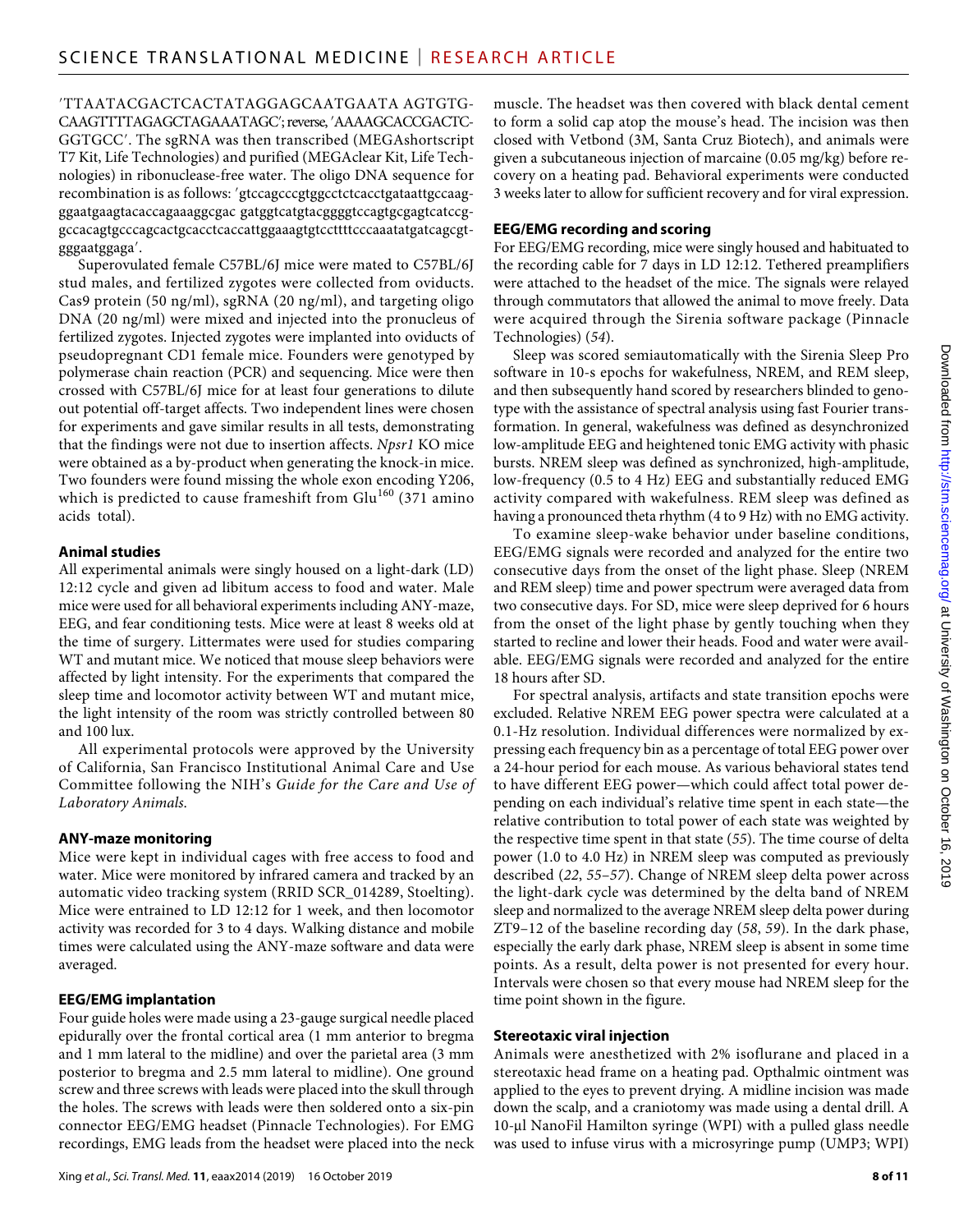and its controller (Micro4; WPI). Virus was infused at a rate of 50 nl/min. After infusion, the needle was kept at the injection site for 10 min and then slowly withdrawn at 0.01 mm/s. All stereotaxic coordinates were relative to bregma. AAV1/Syn-GCaMP6f.-WPRE-SV40 was injected into the CMT [−1.5 mm anteroposterior (AP), 0.0 mm mediolateral (ML), −3.7 mm dorsoventral (DV)] or LH (−1.5 mm AP, 1.0 mm ML, −5.0 mm DV) with a total of 300 nl of virus.

#### **Intracerebroventricular injection**

Before drug injections, mice were anesthetized with 2% isoflurane and placed in a stereotaxic head frame on a heating pad. For each mouse, the bregma was located without exposure of the skull (*60*). A guarded 23-gauge needle was used to punch a hole 0.2 mm posterior to the bregma and 1.0 mm lateral to the midline. The Nanofil syringe (WPI) was used to inject NPS (5857, Tocris) (0.1 or 1 nmol in 2  $\mu$ l of saline) or vehicle (saline) into the right cerebral ventricle at a depth of 2.5 mm from the skull at ZT11. Mice were allowed to recover for 5 min and then placed back in the home cage. Vehicle or SHA 68 (SML1459-25MG, Sigma-Aldrich) [50 mg/kg in phosphatebuffered saline (PBS), 10% cremophor EL] were injected (intraperitoneally) 10 min before NPS. Brain tissues were collected 1 hour after the intracerebroventricular injections.

#### **Calcium imaging in explants**

Male *Npsr1* mice (either WT or mutant, 8 to 12 weeks) were infused with AAV1/Syn-GCaMP6f.-WPRE-SV40 virus (300 nl) into the CMT or LH using the coordinates described above 2 to 4 weeks before slice preparation. Slices were prepared following the previously reported protocol (*61*). Briefly, animals were anesthetized under isoflurane and briefly perfused intracardially with 10 ml of ice-cold *N*-methyl-p-glucamine (NMDG) solution [92 mM NMDG, 30 mM NaHCO3, 25 mM [glucose](https://www.sciencedirect.com/topics/neuroscience/glucose), 20 mM [Hepes,](https://www.sciencedirect.com/topics/neuroscience/hepes) 10 mM MgSO4, 5 mM sodium [ascorbate](https://www.sciencedirect.com/topics/neuroscience/vitamin-c), 3 mM [sodium pyruvate,](https://www.sciencedirect.com/topics/neuroscience/sodium-pyruvate) 2.5 mM KCl, 2 mM [thiourea](https://www.sciencedirect.com/topics/neuroscience/thioureas), 1.25 mM NaH<sub>2</sub>PO<sub>4</sub>, and 0.5 mM CaCl<sub>2</sub> (pH 7.3, 300 mOsm, bubbled with 95%  $O_2$  and 5%  $CO_2$ )]. The brains were then quickly removed and placed into additional ice-cold NMDG solution for slicing. Coronal slices were cut using a Leica VT1200S vibratome at 300-um thickness and warmed to 36.5°C for 10 min. Slices were transferred to room temperature (22 to 24°C) Hepes holding solution containing 92 mM NaCl, 30 mM NaHCO<sub>3</sub>, 25 mM glucose, 20 mM Hepes, 5 mM sodium ascorbate, 3 mM sodium pyruvate, 2.5 mM KCl, 2 mM thiourea, 2 mM MgSO<sub>4</sub>, 2 mM CaCl<sub>2</sub>, and 1.25 mM NaH<sub>2</sub>PO<sub>4</sub> (pH 7.3, 300 mOsm, bubbled with 95% O<sub>2</sub> and 5% CO<sub>2</sub>) for 1 to 2 hours.

After incubation, slices were transferred to the recording chamber and constantly perfused with room temperature (22° to 25°C) recording solution containing 119 mM NaCl, 2.5 mM KCl, 1.25 mM  $NaH<sub>2</sub>PO<sub>4</sub>$ , 24 mM NaHCO<sub>3</sub>, 12.5 mM glucose, 2 mM CaCl<sub>2</sub>, and 2 mM MgSO<sub>4</sub> (pH 7.3, 300 mOsm, bubbled with 95% O<sub>2</sub> and 5% CO2) at a rate of 4 ml/min.

An integrated microscope (nVista HD, Inscopix) was used to image the GCaMP signal from the slice. We chose this small microscope because the lens that collects the light can go directly into the perfusion buffer from above to image the surface layer cells, which are usually healthier and more accessible to the drug. In addition, the recording and data processing software are commercially available and user-friendly. Although the resolution of the images might be lower than those gathered by some confocal microscopes, it is

sufficient for our purposes here. We used the data acquisition software (nVista, Inscopix) to acquire the images [a range of 6 to 10% of LED (light-emitting diode) intensity, gain 2 to 3, 2.5 to 5 fps). During each recording, the recording solution containing NPS  $(1 \mu M)$  was turned on and off at the indicated time point.

The video was then analyzed by the Inscopix Data Processing (Inscopix) software. Each video was processed with spatial crop, spatial filter, motion correction, and *dF*/*F* calculation. Regions of interest (ROIs; considered as a single cell) were manually selected on the basis of the shape and *dF*/*F* changes throughout the recording. ROIs that exhibited short bursts of *dF*/*F* changes or fluctuations during the recording were analyzed. ROIs that showed steady decreases, increases, or maintained constant ∆*F*/*F* were excluded from further analysis. The *dF*/*F* changes were then aligned with the time window of NPS treatment, and the cells were categorized into four groups based on the alignment. Researchers were blinded to the genotype of the slice when processing and analyzing the data to ensure the same criteria applied to calculate both the WT and mutant cells.

## **Protein extraction and immunoblot analysis**

Cortex and deep brain structures (striatum, thalamus, and hypothalamus) of WT and mutant brains were dissected in ice-cold PBS treated with protease and phosphatase inhibitors (#11697498001 and #5892970001, Roche). Protein was extracted by homogenizing the tissues with 2 ml of radioimmunoprecipitation assay buffer [10 mM tris-HCl (pH 7.4 to 7.6), 150 mM NaCl, 1 mM EDTA, 0.1% sodium deoxycholate, 1 mM EDTA, 1% NP-40, proteinase inhibitor, and phosphatase inhibitor]. Western blotting was performed according to standard procedures using the corresponding antibodies. Antibodies were used at concentrations recommended by the manufacturer. Antibodies used in this study included anti-CREB (phospho S133) (#9198, Cell Signaling), anti-CREB (#9197, Cell Signaling), anti-EF2 (phospho T56/T58) (ab82981, Abcam), anti-EF2 (#2332, Cell Signaling), anti–synapsin-1 (phospho S605) (#88246, Cell Signaling), and anti–synapsin-1 (sc8295, Santa Cruz Biotech). Band intensities were determined using ImageJ software (NIH).

## **RNA isolation and real-time PCR**

Total RNA was isolated from frozen tissues (brain) with TRIzol reagent ([Thermo Fisher Scientific\)](https://www.thermofisher.com/us/en/home.html). A total of 5 µg of total RNA was reverse transcribed using the Superscript IV Kit ([Thermo Fisher](https://www.thermofisher.com/us/en/home.html) [Scientific](https://www.thermofisher.com/us/en/home.html)). cDNA was then quantified using SYBR Green real-time PCR analysis with the [QuantStudio 6 Flex Real-Time PCR System](https://www.thermofisher.com/us/en/home/life-science/pcr/real-time-pcr/real-time-pcr-instruments/quantstudio-6-flex-real-time-pcr-system.html) [\(Thermo Fisher Scientific](https://www.thermofisher.com/us/en/home.html)). The real-time PCR data were normalized to *Actb*.

## **Contextual fear conditioning**

Mice were handled gently for 2 min/day for five consecutive days before each experiment and were placed in the experiment room 1 hour before training or test to acclimate to the new environment. On the day of training, at either ZT3 or ZT23, mice were allowed to explore the conditioning chamber for 3 min before two (ZT3) or three (ZT23) 2-s 0.6-mA foot shocks with 1-min interval. Animals were left in the chamber for an additional 1 min after the shock and then returned to their home cage. Twenty-four hours after training, to test mice at the same time of the day, mice were returned to the training chamber for 5 min, and freezing responses were measured. Freezing responses were analyzed using automated tracking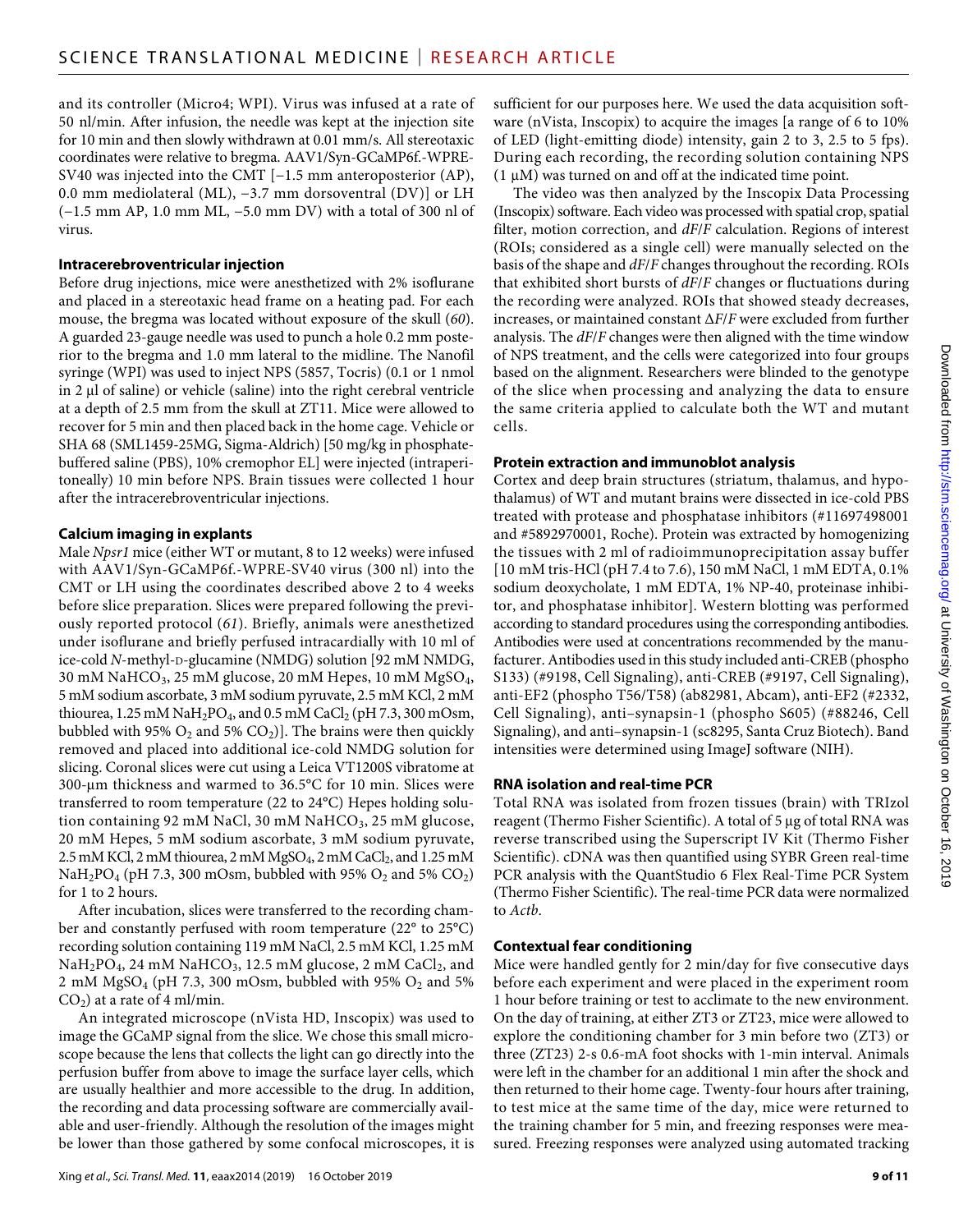software and expressed as a percentage of total time spent in the testing chamber. In the SD group, mice were subjected to 6-hour SD after training.

#### **Statistical analysis**

The following methods were used to determine statistical significance: unpaired *t* test, one-way analysis of variance (ANOVA), two-way ANOVA, and chi-square test. Unless otherwise stated, all values are presented as means ± SEM. Original data are provided in data file S1. Data are judged to be statistically significant when *P* < 0.05. In figures, asterisks denote statistical significance: \**P* < 0.05, \*\**P* < 0.01, \*\*\**P* < 0.001, and \*\*\*\**P* < 0.0001. All statistical analysis was performed using GraphPad Prism 7 software.

#### **SUPPLEMENTARY MATERIALS**

[stm.sciencemag.org/cgi/content/full/11/514/eaax2014/DC1](http://stm.sciencemag.org/cgi/content/full/11/514/eaax2014/DC1)

- Fig. S1. Wake and sleep questionnaires for FNSS.
- Fig. S2. Generation of *Npsr1*-*Y206H* mice.
- Fig. S3. Sleep/wake measurements in *Npsr1*-*Y206H* and *Npsr1* KO mice.
- Fig. S4. EEG data analysis of sleep/wake behavior in *Npsr1*-*Y206H* mice.
- Fig. S5. High sleep pressure was observed in *Npsr1-Y206H* mice.
- Fig. S6. Hyperphosphorylated SNIPPs were observed in *Npsr1*-*Y206H* mice after SD.
- Fig. S7. Calcium imaging of LH neurons shows increased activity for one subtype in

*Npsr1-Y206H* mice. Data file S1. Raw data.

#### **[View/request a protocol for this paper from](https://en.bio-protocol.org/rap.aspx?eid=10.1126/scitranslmed.aax2014)** *Bio-protocol***.**

#### **REFERENCES AND NOTES**

- 1. M. A. Grandner, S. Chakravorty, M. L. Perlis, L. Oliver, I. Gurubhagavatula, Habitual sleep duration associated with self-reported and objectively determined cardiometabolic risk factors. *Sleep Med.* **15**, 42–50 (2014).
- 2. Y. Liu, A. G. Wheaton, D. P. Chapman, J. B. Croft, Sleep duration and chronic diseases among US adults age 45 years and older: Evidence from the 2010 Behavioral Risk Factor Surveillance System. *Sleep* **36**, 1421–1427 (2013).
- 3. S. Manoharan, A. Jothipriya, Sleep duration and mortality—A systematic review. *J. Pharm. Sci. Res.* **8**, 867–868 (2016).
- 4. S. M. Schmid, M. Hallschmid, B. Schultes, The metabolic burden ofsleep loss. *Lancet Diabetes Endocrinol.* **3**, 52–62 (2015).
- 5. G. Curcio, M. Ferrara, L. De Gennaro, Sleep loss, learning capacity and academic performance. *Sleep Med. Rev.* **10**, 323–337 (2006).
- 6. S. Banks, D. F. Dinges, Behavioral and physiological consequences ofsleep restriction. *J. Clin. Sleep Med.* **3**, 519–528 (2007).
- 7. Consensus Conference Panel, N. F. Watson, M. S. Badr, G. Belenky, D. L. Bliwise, O. M. Buxton, D. Buysse, D. F. Dinges, J. Gangwisch, M. A. Grandner, C. Kushida, R. K. Malhotra, J. L. Martin, S. R. Patel, S. F. Quan, E. Tasali, M. Twery, J. B. Croft, E. Maher, J. A. Barrett, S. M. Thomas, J. L. Heald, Joint Consensus Statement of the American Academy of Sleep Medicine and Sleep Research Society on the recommended amount ofsleep for a healthy adult: Methodology and discussion. *Sleep* **38**, 1161–1183 (2015).
- 8. Y. Liu, A. G. Wheaton, D. P. Chapman, T. J. Cunningham, H. Lu, J. B. Croft, Prevalence of healthy sleep duration among adults—United States, 2014. *Morb. Mortal. Wkly. Rep.* **65**, 137–141 (2016).
- 9. G. Belenky, N. J. Wesensten, D. R. Thorne, M. L. Thomas, H. C. Sing, D. P. Redmond, M. B. Russo, T. J. Balkin, Patterns of performance degradation and restoration during sleep restriction and subsequent recovery: A sleep dose-response study. *J. Sleep Res.* **12**, 1–12 (2003).
- 10. A. Sehgal, E. Mignot, Genetics ofsleep and sleep disorders. *Cell* **146**, 194–207 (2011).
- 11. M. Basner, K. M. Fomberstein, F. M. Razavi, S. Banks, J. H. William, R. R. Rosa, D. F. Dinges, American time use survey: Sleep time and its relationship to waking activities. *Sleep* **30**, 1085–1095 (2007).
- 12. T. A. Legates, D. C. Fernandez, S. Hattar, Light as a central modulator of circadian rhythms, sleep and affect. *Nat. Rev. Neurosci.* **15**, 443–454 (2014).
- 13. K. Okamoto-Mizuno, K. Mizuno, Effects of thermal environment on sleep and circadian rhythm. *J. Physiol. Anthropol.* **31**, 14 (2012).
- 14. J. M. De Castro, The influence of heredity on self-reported sleep patterns in free-living humans. *Physiol. Behav.* **76**, 479–486 (2002).
- 15. M. Partinen, J. Kaprio, M. Koskenvuo, P. Putkonen, H. Langinvainio, Genetic and environmental determination of human sleep. *Sleep* **6**, 179–185 (1983).
- 16. Y. He, C. R. Jones, N. Fujiki, Y. Xu, B. Guo, J. L. Holder, M. J. Rossner, S. Nishino, Y. H. Fu, The transcriptional repressor DEC2 regulates sleep length in mammals. *Science* **325**, 866–870 (2009).
- 17. Y. L. Xu, R. K. Reinscheid, S. Huitron-Resendiz, S. D. Clark, Z. Wang, S. H. Lin, F. A. Brucher, J. Zeng, N. K. Ly, S. J. Henriksen, L. De Lecea, O. Civelli, Neuropeptide S: A neuropeptide promoting arousal and anxiolytic-like effects. *Neuron* **43**, 487–497 (2004).
- 18. M. Hirshkowitz, K. Whiton, S. M. Albert, C. Alessi, O. Bruni, L. Don Carlos, N. Hazen, J. Herman, P. J. Adams Hillard, E. S. Katz, L. Kheirandish-Gozal, D. N. Neubauer, A. E. O'Donnell, M. Ohayon, J. Peever, R. Rawding, R. C. Sachdeva, B. Setters, M. V. Vitiello, J. C. Ware, National Sleep Foundation's updated sleep duration recommendations: Final report. *Sleep Health* **1**, 233–243 (2015).
- 19. J. Spada, C. Sander, R. Burkhardt, M. Häntzsch, R. Mergl, M. Scholz, U. Hegerl, T. Hensch, Genetic association of objective sleep phenotypes with a functional polymorphism in the neuropeptide S receptor gene. *PLOS ONE* **9**, e98789 (2014).
- 20. D. J. Gottlieb, G. T. O'Connor, J. B. Wilk, Genome-wide association of sleep and circadian phenotypes. *BMC Med. Genet.* **8**, S9 (2007).
- 21. S. P. Fisher, S. I. H. Godinho, C. A. Pothecary, M. W. Hankins, R. G. Foster, S. N. Peirson, Rapid assessment ofsleep-wake behavior in mice. *J. Biol. Rhythms* **27**, 48–58 (2012).
- 22. Z. Wang, J. Ma, C. Miyoshi, Y. Li, M. Sato, Y. Ogawa, T. Lou, C. Ma, X. Gao, C. Lee, T. Fujiyama, X. Yang, S. Zhou, N. Hotta-Hirashima, D. Klewe-Nebenius, A. Ikkyu, M. Kakizaki, S. Kanno, L. Cao, S. Takahashi, J. Peng, Y. Yu, H. Funato, M. Yanagisawa, Q. Liu, Quantitative phosphoproteomic analysis of the molecular substrates of sleep need. *Nature* **558**, 435–439 (2018).
- 23. R. K. Reinscheid, Y.-L. Xu, N. Okamura, J. Zeng, S. Chung, R. Pai, Z. Wang, O. Civelli, Pharmacological characterization of human and murine neuropeptide s receptor variants. *J. Pharmacol. Exp. Ther.* **315**, 1338–1345 (2005).
- 24. S. D. Clark, D. M. Duangdao, S. Schulz, L. Zhang, X. Liu, Y. L. Xu, R. K. Reinscheid, Anatomical characterization of the neuropeptide S system in the mouse brain by in situ hybridization and immunohistochemistry. *J. Comp. Neurol.* **519**, 1867–1893 (2011).
- 25. A. J. Shaywitz, M. E. Greenberg, CREB: A stimulus-induced transcription factor activated by a diverse array of extracellular signals. *Annu. Rev. Biochem.* **68**, 821–861 (1999).
- 26. C. Ruzza, A. Rizzi, C. Trapella, M. Pela', V. Camarda, V. Ruggieri, M. Filaferro, C. Cifani, R. K. Reinscheid, G. Vitale, R. Ciccocioppo, S. Salvadori, R. Guerrini, G. Calo', Further studies on the pharmacological profile of the neuropeptide S receptor antagonist SHA 68. *Peptides* **31**, 915–925 (2010).
- 27. N. Okamura, S. A. Habay, J. Zeng, A. R. Chamberlin, R. K. Reinscheid, Synthesis and pharmacological in vitro and in vivo profile of 3-oxo-1,1-diphenyl-tetrahydrooxazolo[3,4-a]pyrazine-7-carboxylic acid 4-fluoro-benzylamide (SHA 68), a selective antagonist of the neuropeptide S receptor. *J. Pharmacol. Exp. Ther.* **325**, 893–901 (2008).
- 28. F. Erdmann, S. Kügler, P. Blaesse, M. D. Lange, B. V. Skryabin, H. C. Pape, K. Jüngling, Neuronal expression of the human neuropeptide S receptor NPSR1 identifies NPS-induced calcium signaling pathways. *PLOS ONE* **10**, e0117319 (2015).
- 29. T. C. Gent, M. Bandarabadi, C. G. Herrera, A. R. Adamantidis, Thalamic dual control ofsleep and wakefulness. *Nat. Neurosci.* **21**, 974–984 (2018).
- 30. H. P. A. Van Dongen, G. Maislin, J. M. Mullington, D. F. Dinges, The cumulative cost of additional wakefulness: Dose-response effects on neurobehavioral functions and sleep physiology from chronic sleep restriction and total sleep deprivation. *Sleep* **15**, 117–126 (2003).
- 31. C. Meisel, K. Bailey, P. Achermann, D. Plenz, Decline of long-range temporal correlations in the human brain during sustained wakefulness. *Sci. Rep.* **7**, 11825 (2017).
- 32. R. Pellegrino, I. H. Kavakli, N. Goel, C. J. Cardinale, D. F. Dinges, S. T. Kuna, G. Maislin, H. P. a. Van Dongen, S. Tufik, J. B. Hogenesch, H. Hakonarson, A. I. Pack, A novel BHLHE41 variant is associated with short sleep and resistance to sleep deprivation in humans. *Sleep* **37**, 327–1336 (2014).
- 33. L. A. Graves, E. A. Heller, A. I. Pack, T. Abel, Sleep deprivation selectively impairs memory consolidation for contextual fear conditioning. *Learn. Mem.* **10**, 168–176 (2003).
- 34. C. G. Vecsey, G. S. Baillie, D. Jaganath, R. Havekes, A. Daniels, M. Wimmer, T. Huang, K. M. Brown, X. Y. Li, G. Descalzi, S. S. Kim, T. Chen, Y. Z. Shang, M. Zhuo, M. D. Houslay, T. Abel, Sleep deprivation impairs cAMP signalling in the hippocampus. *Nature* **461**, 1122–1125 (2009).
- 35. T. Laitinen, A. Polvi, P. Rydman, J. Vendelin, V. Pulkkinen, P. Salmikangas, S. Mäkelä, M. Rehn, A. Pirskanen, A. Rautanen, M. Zucchelli, H. Gullstén, M. Leino, H. Alenius, T. Petäys, T. Haahtela, A. Laitinen, C. Laprise, T. J. Hudson, L. A. Laitinen, J. Kere, Characterization of a common susceptibility locus for asthma-related traits. *Science* **304**, 300–304 (2004).
- 36. S. Ren, Y. Wang, F. Yue, X. Cheng, R. Dang, Q. Qiao, X. Sun, X. Li, Q. Jiang, J. Yao, H. Qin, G. Wang, X. Liao, D. Gao, J. Xia, J. Zhang, B. Hu, J. Yan, Y. Wang, M. Xu, Y. Han, X. Tang, X. Chen, C. He, Z. Hu, The paraventricular thalamus is a critical thalamic area for wakefulness. *Science* **362**, 429–434 (2018).
- 37. N. Goel, H. Rao, J. S. Durmer, D. F. Dinges, Neurocognitive consequences ofsleep deprivation. *Semin. Neurol.* **29**, 320–339 (2009).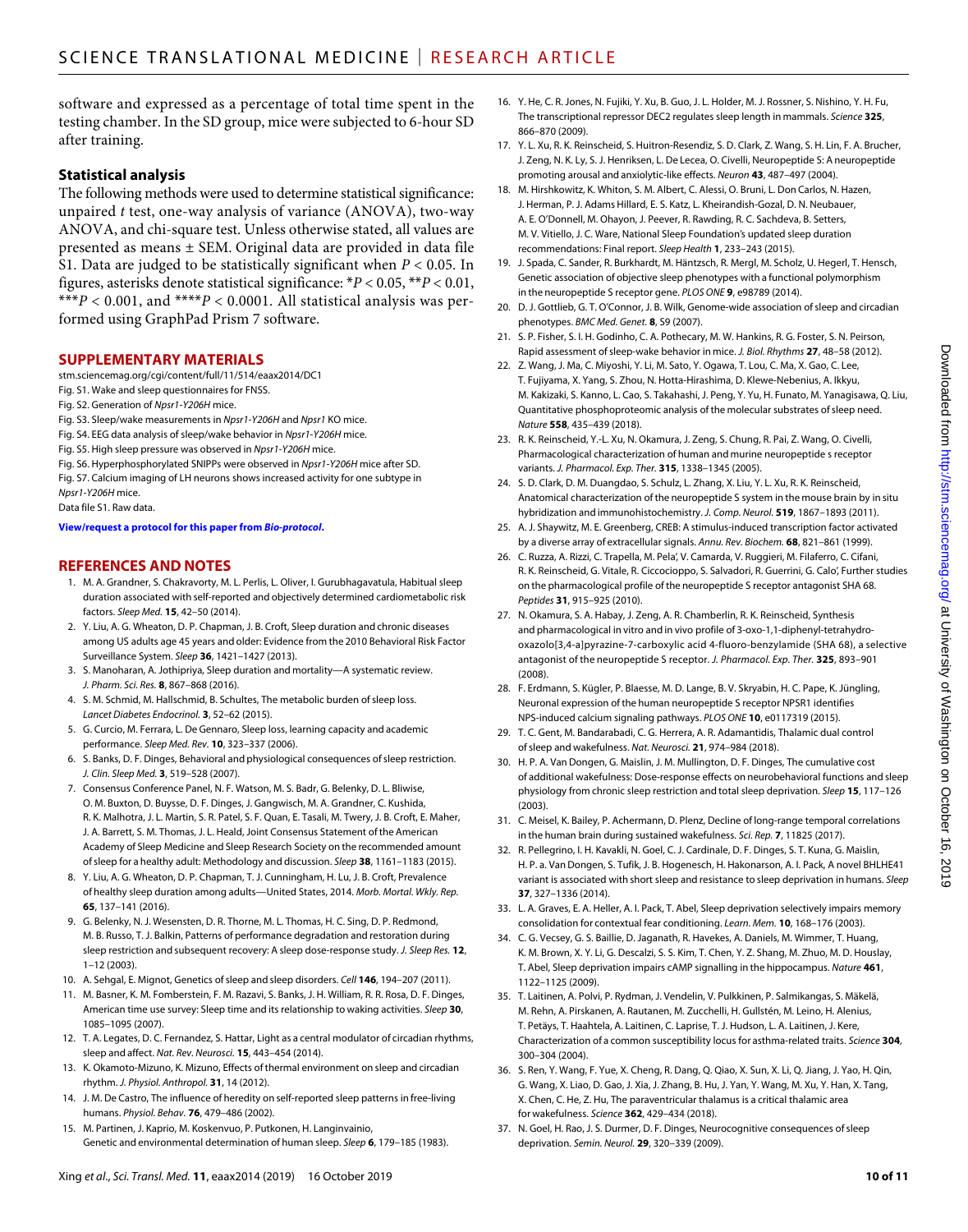- 38. R. W. Han, X. Q. Yin, M. Chang, Y. L. Peng, W. Li, R. Wang, Neuropeptide S facilitates spatial memory and mitigates spatial memory impairment induced by *N*-methyl-p-aspartate receptor antagonist in mice. *Neurosci. Lett.* **455**, 74–77 (2009).
- 39. N. Okamura, C. Garau, D. M. Duangdao, S. D. Clark, K. Jüngling, H. C. Pape, R. K. Reinscheid, Neuropeptide S enhances memory during the consolidation phase and interacts with noradrenergic systems in the brain. *Neuropsychopharmacology* **36**, 744–752 (2011).
- 40. Y. L. Peng, J. N. Zhang, M. Chang, W. Li, R. W. Han, R. Wang, Effects of central neuropeptide S in the mouse formalin test. *Peptides* **31**, 1878–1883 (2010).
- 41. W. Li, M. Chang, Y. L. Peng, Y. H. Gao, Neuropeptide S produces antinociceptive effects at the supraspinal level in mice. *Regul. Pept.* **156**, 90–95 (2009).
- 42. C. Ruzza, A. Pulga, A. Rizzi, G. Marzola, R. Guerrini, G. Calo', Behavioural phenotypic characterization of CD-1 mice lacking the neuropeptide S receptor. *Neuropharmacology* **62**, 1999–2009 (2012).
- 43. D. M. Duangdao, S. D. Clark, N. Okamura, R. K. Reinscheid, Behavioral phenotyping of Neuropeptide S receptor knockout mice. *Behav. Brain Res.* **205**, 1–9 (2009).
- 44. M. Fendt, M. Buchi, H. Bürki, S. Imobersteg, B. Ricoux, T. Suply, A. W. Sailer, Neuropeptide S receptor deficiency modulates spontaneous locomotor activity and the acoustic startle response. *Behav. Brain Res.* **217**, 1–9 (2011).
- 45. H. Zhu, M. K. Mingler, M. L. McBride, A. J. Murphy, D. M. Valenzuela, G. D. Yancopoulos, M. T. Williams, C. V. Vorhees, M. E. Rothenberg, Abnormal response to stress and impaired NPS-induced hyperlocomotion, anxiolytic effect and corticosterone increase in mice lacking NPSR1. *Psychoneuroendocrinology* **35**, 1119–1132 (2010).
- 46. Y. Xu, K. L. Toh, C. R. Jones, J. Y. Shin, Y. H. Fu, L. J. Ptáček, Modeling of a human circadian mutation yields insights into clock regulation by PER2. *Cell* **128**, 59–70 (2007).
- 47. F.A.Sanlucas, G.Wang, P.Scheet, B.Peng, Integrated annotation andanalysis ofgenetic variants from next-generation sequencing studies with variant tools. *Bioinformatics* **28**, 421–422 (2012).
- 48. X. Liu, X. Jian, E. Boerwinkle, dbNSFP v2.0: A database of human non-synonymous SNVs and their functional predictions and annotations. *Hum. Mutat.* **34**, E2393–E2402 (2013).
- 49. P. Cingolani, A. Platts, L. L. Wang, M. Coon, T. Nguyen, L. Wang, S. J. Land, X. Lu, D. M. Ruden, A program for annotating and predicting the effects ofsingle nucleotide polymorphisms, SnpEff: SNPs in the genome of Drosophila melanogaster strain w1118; iso-2; iso-3. *Fly* **6**, 80–92 (2012).
- 50. 1000 Genomes Project Consortium, A. Auton, L. D. Brooks, R. M. Durbin, E. P. Garrison, H. M. Kang, J. O. Korbel, J. L. Marchini, S. McCarthy, G. A. McVean, G. R. Abecasis, A global reference for human genetic variation. *Nature* **526**, 68–74 (2015).
- 51. M. Lek, K.J. Karczewski, E. V. Minikel, K. E. Samocha, E. Banks, T. Fennell, A. H. O'Donnell-Luria, J. S. Ware, A. J. Hill, B. B. Cummings, T. Tukiainen, D. P. Birnbaum, J. A. Kosmicki, L. E. Duncan, K. Estrada, F. Zhao, J. Zou, E. Pierce-Hoffman, J. Berghout, D. N. Cooper, N. Deflaux, M. DePristo, R. Do, J. Flannick, M. Fromer, L. Gauthier, J. Goldstein, N. Gupta, D. Howrigan, A. Kiezun, M. I. Kurki, A. L. Moonshine, P. Natarajan, L. Orozco, G. M. Peloso, R. Poplin, M. A. Rivas, V. Ruano-Rubio, S. A. Rose, D. M. Ruderfer, K. Shakir, P. D. Stenson, C. Stevens, B. P. Thomas, G. Tiao, M. T. Tusie-Luna, B. Weisburd, H.-H. Won, D. Yu, D. M. Altshuler, D. Ardissino, M. Boehnke, J. Danesh, S. Donnelly, R. Elosua, J. C. Florez, S. B. Gabriel, G. Getz, S. J. Glatt, C. M. Hultman, S. Kathiresan, M. Laakso, S. McCarroll, M. I. McCarthy, D. McGovern, R. McPherson, B. M. Neale, A. Palotie, S. M. Purcell, D. Saleheen, J. M. Scharf, P. Sklar, P. F. Sullivan, J. Tuomilehto, M. T. Tsuang, H. C. Watkins, J. G. Wilson, M. J. Daly, D. G. MacArthur; Exome Aggregation Consotrium, Analysis of protein-coding genetic variation in 60,706 humans. *Nature* **536**, 285–291 (2016).
- 52. P. C. Ng, S. Henikoff, SIFT: Predicting amino acid changes that affect protein function. *Nucleic Acids Res.* **31**, 3812–3814 (2003).
- 53. I. A. Adzhubei, S. Schmidt, L. Peshkin, V. E. Ramensky, A. Gerasimova, P. Bork, A. S. Kondrashov, S. R. Sunyaev, A method and server for predicting damaging missense mutations. *Nat. Methods* **7**, 248–249 (2010).
- 54. C. Anaclet, L. Ferrari, E. Arrigoni, C. E. Bass, C. B. Saper, J. Lu, P. M. Fuller, The GABAergic parafacial zone is a medullary slow wave sleep-promoting center. *Nat. Neurosci.* **17**, 1217–1224 (2014).
- 55. P. Franken, C. A. Dudley, S. J. Estill, M. Barakat, R. Thomason, B. F. O'Hara, S. L. McKnight, NPAS2 as a transcriptional regulator of non-rapid eye movement sleep: Genotype and sex interactions. *Proc. Natl. Acad. Sci.* **103**, 7118–7123 (2006).
- 56. C. Cirelli, Locus ceruleus control ofslow-wave homeostasis. *J. Neurosci.* **25**, 4503–4511 (2005).
- 57. A. Vassalli, P. Franken, Hypocretin (orexin) is critical in sustaining theta/gamma-rich waking behaviors that drive sleep need. *Proc. Natl. Acad. Sci.* **114**, E5464–E5473 (2017).
- 58. P. Franken, D. Chollet, M. Tafti, The homeostatic regulation ofsleep need is under genetic control. *J. Neurosci.* **21**, 2610–2621 (2001).
- 59. G. M. Mang, P. Franken, Sleep and EEG phenotyping in mice. *Curr. Protoc. Mouse Biol.* **2**, 55–74 (2012).
- 60. H. Y. Kim, D. K. Lee, B.-R. Chung, H. V. Kim, Y. Kim, Intracerebroventricular injection of amyloid-β peptides in normal mice to acutely induce alzheimer-like cognitive deficits. *J. Vis. Exp.* 10.3791/53308 (2016).
- 61. J. T. Ting, T. L. Daigle, Q. Chen, G. Feng, Acute brain slice methods for adult and aging animals: Application of targeted patch clamp analysis and optogenetics. *Methods Mol. Biol.* **1183**, 221–242 (2014).

**Acknowledgments:** We are grateful to all of the FNSS families participating in our studies. We also thank the University of North Carolina Virus Core for supplying AAV, and all other members in the Ptáček and Fu laboratories for the helpful discussions. **Funding:** This work was supported by NIH grant HG005946 to P.-Y.K., NS099333 to L.J.P., NS072360 and NS104782 to Y.-H.F., and by the William Bowes Neurogenetics Fund to L.J.P. and Y.-H.F. Y.M. was supported by NIH T32 HL007731. The generation of mouse models was also supported by NIH P30 DK063720 to the Diabetes Center at UCSF. **Author contributions:** L.X., G.S., L.J.P., and Y.-H.F. conceived and designed the experiments. C.R.J. and L.J.P. carried out human sleep evaluations. L.X. performed ANY-maze analysis, EEG data scoring and analysis, all the biochemical experiments, mice memory test, and mice breeding. G.S. generated the mutant mice and conducted EEG surgery, intracerebroventricular injection, and calcium imaging test. T.B.M. contributed to the setup of ANY-maze and fear conditioning recording software. N.W.G. and Z.F. assisted with EEG results scoring and analysis. Y.M. and P.-Y.K. performed exome sequencing data analysis. L.X., G.S., N.W.G., L.J.P., and Y.-H.F. wrote the manuscript. **Competing interests:** The authors declare that they have no competing interests. **Data and materials availability:** All data associated with this study are present in the paper or the Supplementary Materials.

Submitted 1 March 2019 Accepted 21 August 2019 Published 16 October 2019 10.1126/scitranslmed.aax2014

**Citation:** L. Xing, G. Shi, Y. Mostovoy, N. W. Gentry, Z. Fan, T. B. Mcmahon, P.-Y. Kwok, C. R. Jones, L. J. Ptáček, Y.-H. Fu, Mutant neuropeptide S receptor reduces sleep duration with preserved memory consolidation. *Sci. Transl. Med.* **11**, eaax2014 (2019).